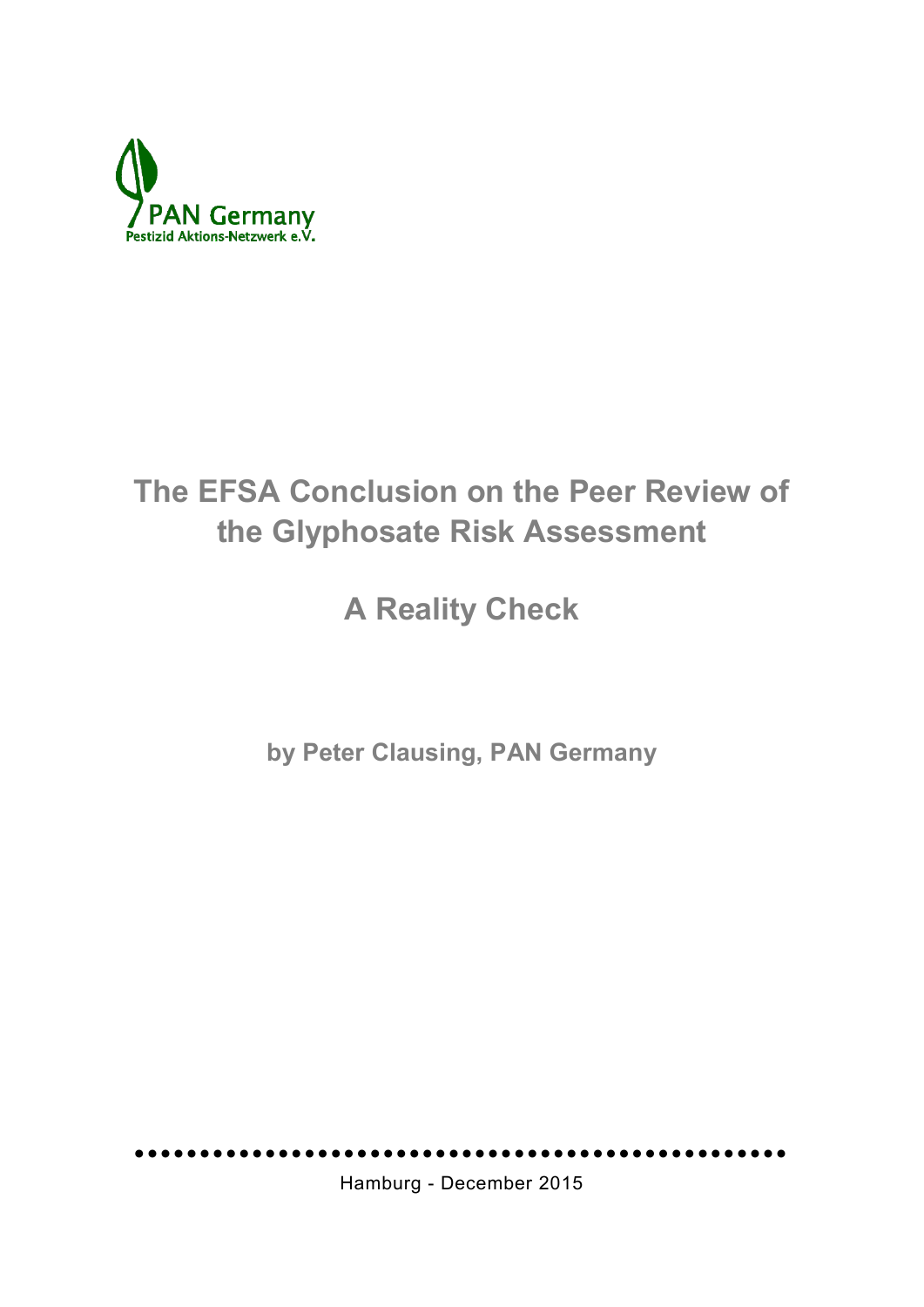## **Background**

On November 12<sup>th</sup> 2015, the European Food Safety Authority (EFSA) published its "Conclusion on the peer review of the pesticide risk assessment of the active substance glyphosate, *EFSA Conclusion,* (EFSA 2015) and subsequently released the final Renewal Assessment Report.

In general, the *EFSA Conclusion* concerning the carcinogenic hazard of glyphosate reflects the assessment made by the Reporting Member State (RMS) Germany and, therefore many aspects of the critique of the RMS' Addendum 1 published earlier (Clausing 2015) also applies to *EFSA's Conclusion*.

Carcinogenicity studies in rats and mice are crucial for the decision whether glyphosate is classified as carcinogenic or not. In the EU, an active ingredient of pesticides is classified as a carcinogen 1B ("presumed human carcinogen"), if apart from evidence in humans, there is "sufficient evidence" from experiments "to demonstrate animal carcinogenicity" (Regulation on classification, labelling and packaging [CLP] 1272/2008, Annex I; 3.6.2.1).

The term 'sufficient' has been adopted from the IARC (cf. CLP Regulation 1272/2008, Annex I; 3.6.2.2.3) and is defined as: "A causal relationship has been established between the agent and an increased incidence of malignant neoplasms or of an appropriate combination of benign and malignant neoplasms in (a) two or more species of animals or (b) two or more independent studies in one species carried out at different times or in different laboratories or under different protocols".

This regulation further states that the "(c)lassification of a substance as a carcinogen is a process that involves two interrelated determinations: evaluations of strength of evidence and consideration of all other relevant information to place substances with human cancer potential into hazard categories" (3.6.2.2.2.) and goes on to state that "(s)trength of evidence involves the enumeration of tumours in human and animal studies and determination of their level of statistical significance" (Annex I; 3.6.2.2.3.).

Therefore, the evaluation of the different mouse and rat carcinogenicity studies plays a prominent role in the *EFSA Conclusion*, as it determines whether there is *sufficient* evidence from animal experiments to demonstrate carcinogenicity. EFSA's negligence of the significant increases of tumour incidence demonstrated in five mouse studies, is the foundation of the equivocal classification of glyphosate as not carcinogenic.

Consequently, the analysis presented here is focused on these mice studies.

## **EFSA's evaluation of tumour incidences in mouse studies is not based on evidence**

To facilitate comprehension, the five mouse carcinogenicity studies discussed in more detail below are summarized in Table 1. This table compares the results of the original assessment made by the RMS in the Renewal Assessment Report (RAR, submitted on 31 March 2015, column "March") and the results of the re-assessment which as presented in Addendum 1 to the RAR (RAR-ad, submitted on 31 August 2015, column "August").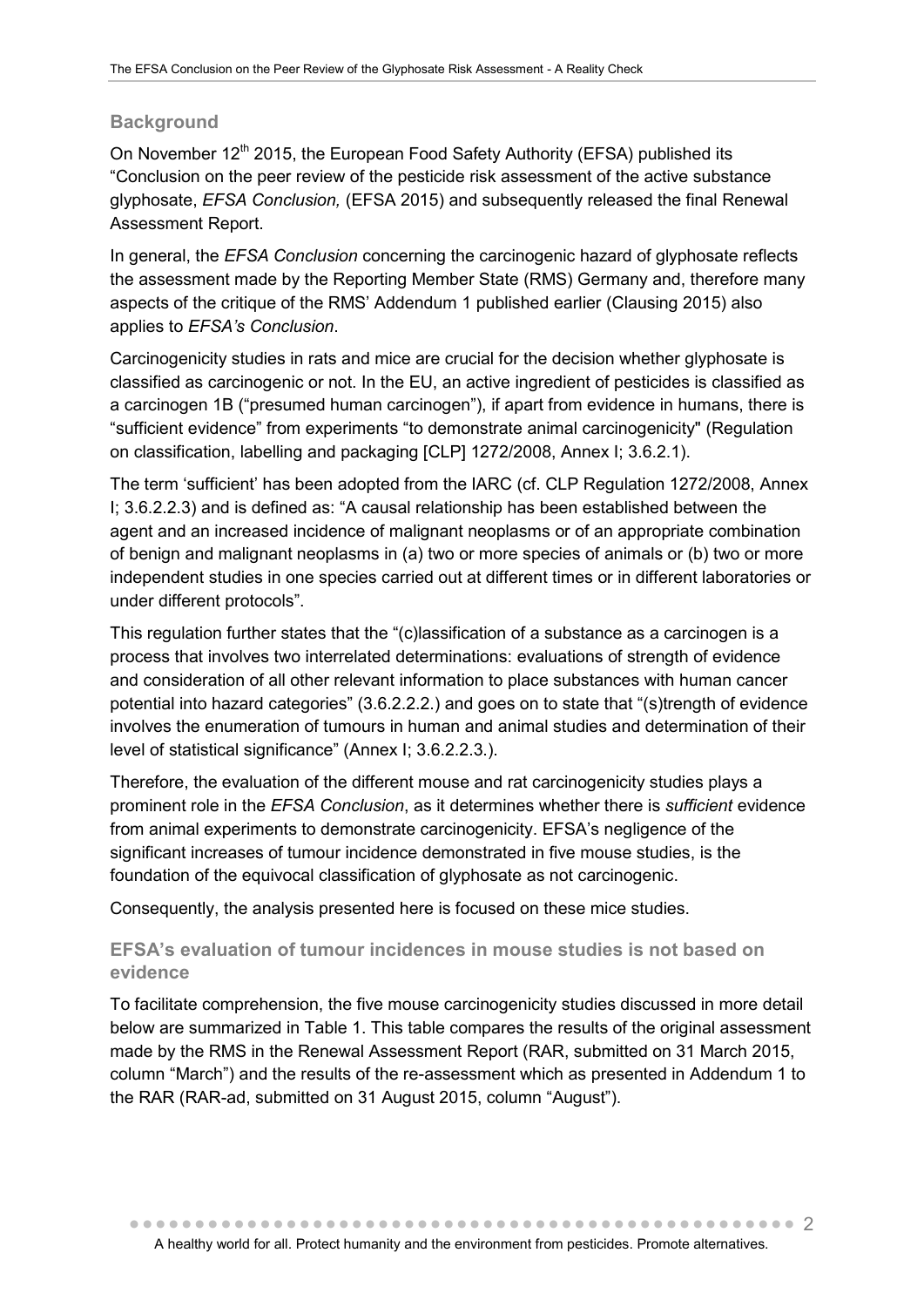*Table 1: Significant increase of tumour incidence in male mice (indicated by +) using pairwise testing (RAR as of March 2015) compared with the Cochran-Armitage-Trend Test (RAR-Addendum as of August). Since 2012, the Cochran-Armitage-Trend Test is the method of choice recommended by the OECD.*

| Year | <b>Top dose</b><br>(mg/kg<br>bw) | <b>Renal tumours</b> |               | Haemangiosarcoma |               | <b>Malignant</b><br>lymphoma   |               |
|------|----------------------------------|----------------------|---------------|------------------|---------------|--------------------------------|---------------|
|      |                                  | March                | <b>August</b> | March            | <b>August</b> | March                          | <b>August</b> |
| 1983 | 4.841                            | -                    | ÷             |                  |               |                                |               |
| 1993 | 1.000                            |                      |               |                  | ÷             |                                | ۰             |
| 1997 | 4.843                            | -                    | ÷             |                  | ÷             |                                | ÷             |
| 2001 | 1.460                            | -                    | ÷             |                  |               | $+$ <sup><math>@)</math></sup> | _*)           |
| 2009 | 810                              |                      |               |                  |               |                                | ٠             |

 $b$ w = body weight; <sup>@)</sup>statistically significant based on the pairwise Z-test as performed by the authors of the study report; **\* )** close to statistical significance (p=0.0655)

*EFSA's Conclusion* deviates completely from the facts presented Table 1 and ignores numerous other pieces of evidence as detailed in the Open Letter signed by 96 Scientists (Portier et al. 2015). The issues concerning the five mouse studies will be discussed point by point below.

## **The study of 2001 - p. 10 of the EFSA Conclusion**

This study is the only one where the EFSA initially accepted that it "showed a statistically significant increased incidence of malignant lymphoma" (the mouse strain Swiss albino was used in this study). However, the EFSA subsequently dismissed this observation, because the increased incidence of malignant lymphomas

- (a) "occurred at a dose level exceeding the limit dose of 1000 mg/kg bw per day recommended for the oral route of exposure in chronic toxicity and carcinogenicity studies";
- (b) "was not reproduced in four other valid long term studies in mice";
- (c) "The large majority of the experts had considered it highly unlikely that glyphosate would present carcinogenic potential due to the generally recognised high background incidence of malignant lymphomas in this strain"; and
- (d) "The study was re-considered during the second experts' teleconference (TC 117) as not acceptable due to viral infections that could influence survival as well as tumour incidence – especially lymphomas".

## *These EFSA claims are false because of the following reasons:*

Claim (a): Dose level exceeding the limit dose

This false claim is discussed in detail together with the considerations on the high dose level of the other studies (see Section 4.)

Claim (b): Incidence of malignant lymphomas not reproducible in other studies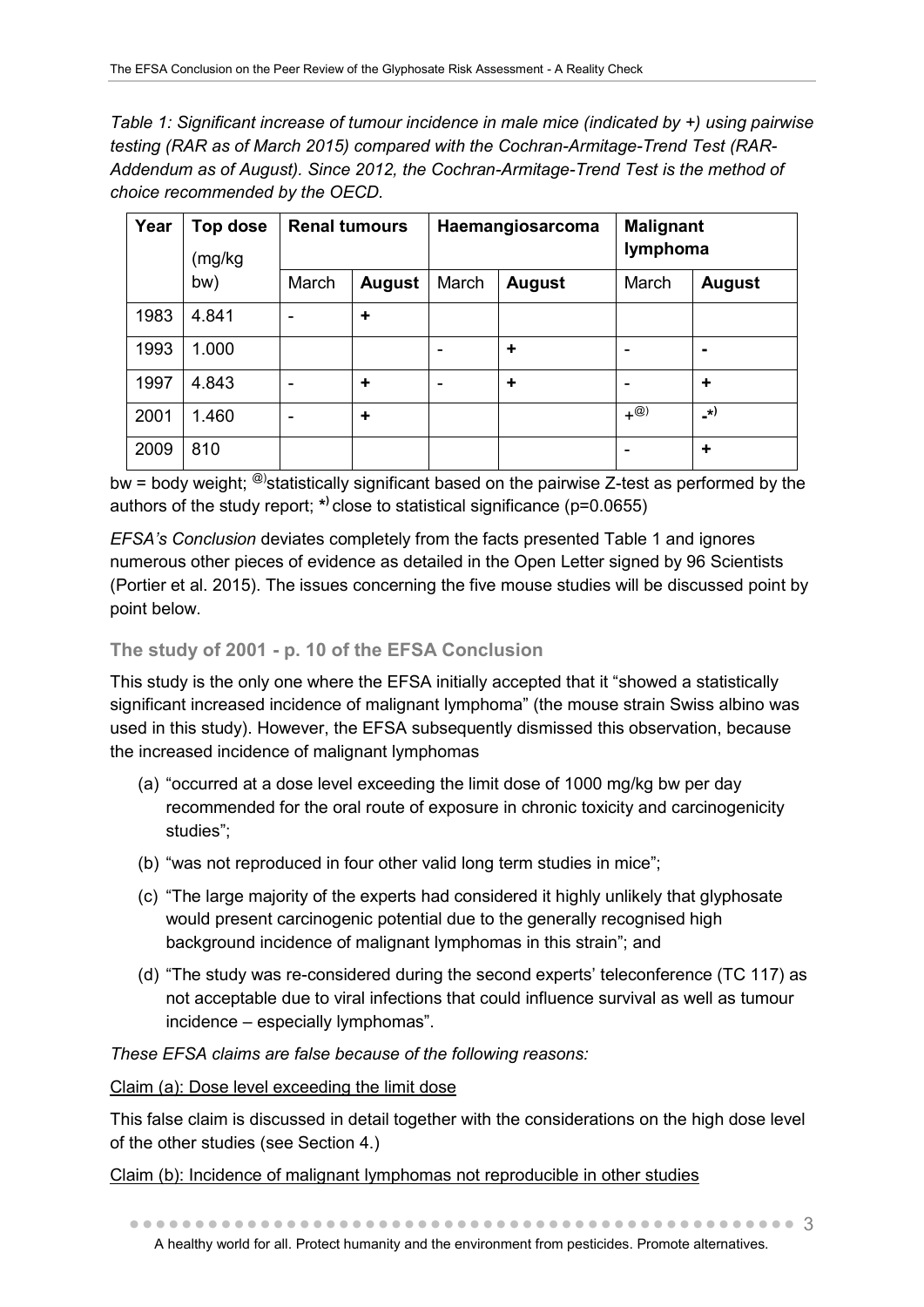## *This is a false claim.*

As it can be seen in Table 1 a significant increase in malignant lymphoma was identified in the majority of the studies (3 out of 5) when the appropriate statistical method is used.<sup>1</sup> In addition to the statistical significance *per se* the higher incidence of malignant lymphoma increased dose-dependently in two of the three studies (Table 2).

*Table 2: Percent incidence of malignant lymphomas in male mice in the three studies with statistical significance. Note: CD-1 mice were used in the studies of 1997 and 2009, and Swiss albino mice in the study of 2001.*

| Year | Control | Low-Dose | Mid-Dose | High-Dose |
|------|---------|----------|----------|-----------|
| 1997 | 4%      | 4 %      | $0\%$    | 12%       |
| 2001 | 20%     | 30%      | 32%      | 38%       |
| 2009 | $0\%$   | 2%       | 4%       | 10%       |

## Claim (c): No carcinogenic potential due to high background incidence

## *This is false claim.*

Under the given conditions a high background incidence does not matter (see below). Furthermore, a significant increase in malignant lymphomas was also observed in the two studies that used other mouse strains (Crj:CD-1, Crl:CD-1(ICR)BR) which have a clearly lower background incidence.

According to applicable OECD guidance "it should be stressed that the concurrent control group is always the most important consideration in the testing for increased tumour rates." (OECD 2012, p. 135). This approach is also supported by virtually all existing guidelines and recommendations (Portier et al. 2015, p.5). In addition, for the 2001 study this finding is even supported by the historical control data presented in the RAR. As stated there, the observed significantly increased incidence of malignant lymphoma in high dose group males was not only above the mean value of historical controls, but even "outside the historical control range" (Volume 1, p.63).

In addition, referring to Sher (1974) and Roe and Tucker (1974), it is stated in the RAR that "these historical control rates were still lower than what was seen in the study by [name blacked-out]", i.e. the study of 2001 (Volume 1, p.63). Only one of the three papers (Tadesse-Heath et al. 2000) reports a spontaneous incidence of malignant lymphoma higher than that observed in the high dose of the 2001 study. In addition, it needs to be emphasized that these publications do not present valid historical controls (see Section 5.)

## Claim (d): Study not acceptable due to viral infections

## *This is a false claim.*

The wording used in the *EFSA Conclusion* ("study was … not acceptable due to viral infections …") is suggestive of a proven viral infection in this study, which supposedly contributed to the high spontaneous rate of malignant lymphoma. However, this is not true. In

 4 A healthy world for all. Protect humanity and the environment from pesticides. Promote alternatives.

  $1$  Since 2012, the OECD explicitly recommends the use of the Cochran-Armitage-Trend Test (OECD 2012, p. 123)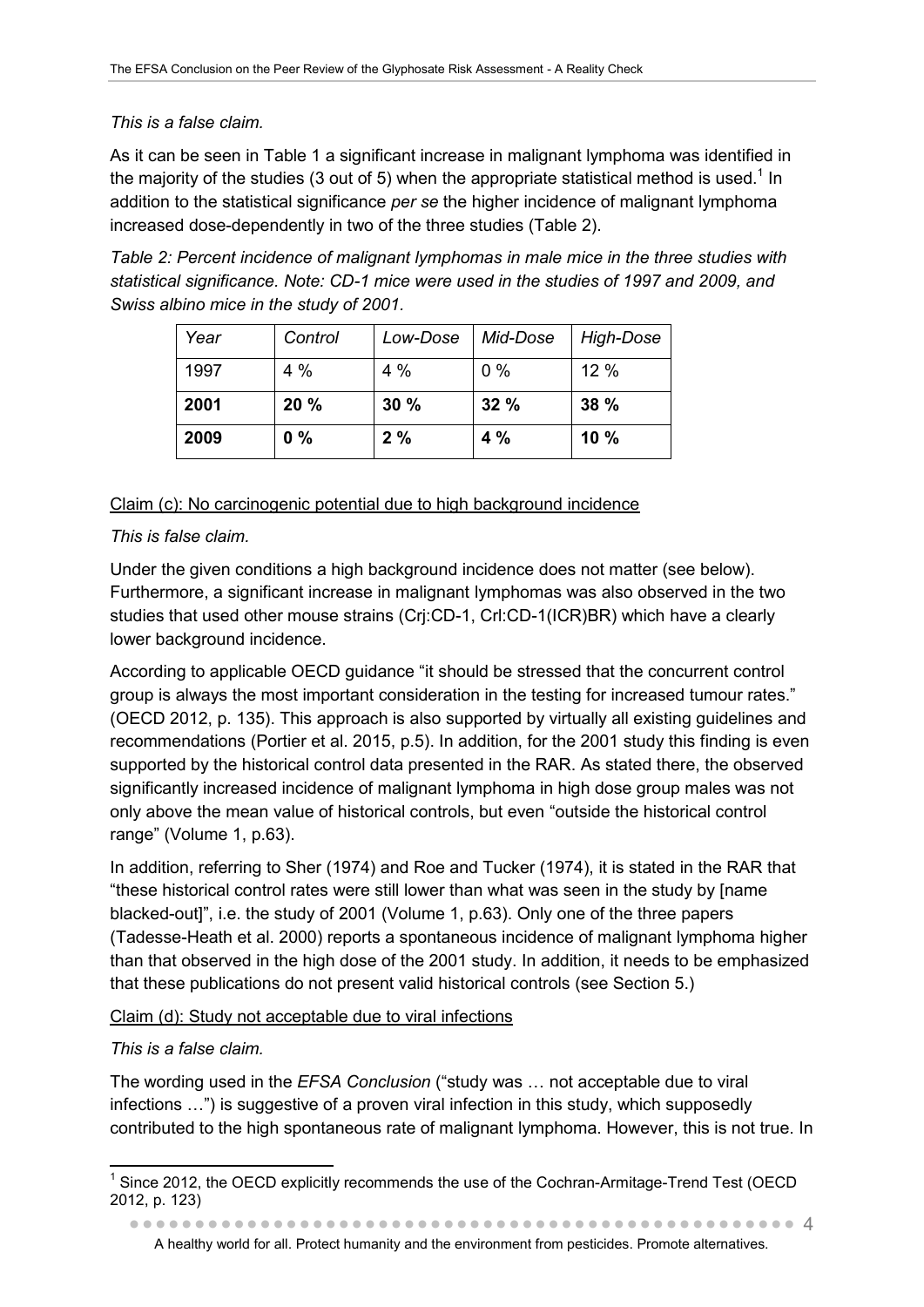the RAR (Volume 1, p.63) it is clearly stated: "No information is available on possible abundance of such viruses in the mouse colonies from which animals used in the glyphosate studies were obtained." Instead, reference is made to the paper by Tadesse-Heath et al. (2000) who in general "emphasized the contribution of widespread infections with murine oncogenic viruses to the high, remarkably variable incidence of tumours of the lymphoreticular system." RAR (Volume 1, p.63)

There is no evidence that the mice used in the study of 2001 were infected by oncogenic viruses and the EFSA statement cited above is clearly misleading.

## **Lack of statistical significance in pair-wise comparison tests – p. 11 of the EFSA Conclusion**

A "lack of statistical significance in pair-wise comparison tests" is claimed in the *EFSA Conclusion* as evidence for lack of carcinogenicity in the mouse studies listed in Table 1 of this document.

## *This claim is misleading.*

The problem with this claim is two-fold.

First of all, for the study of 2001, there is actually a statistical significance in the pair-wise comparison test**,** additionally supported by historical control data and dose dependency as outlined above.

Secondly, the statement in the *EFSA Conclusion* gives the impression that a pair-wise comparison is the most relevant statistical method, which is not in line with applicable guidance. The European Union uses the OECD framework of testing guidelines for the safety assessment of chemicals and pesticides. Therefore, OECD guidance No. 116 (OECD 2012) is the relevant guidance. This guidance contains a "decision tree for common statistical procedures" (p. 123), which explicitly and unequivocally points to the Cochran-Armitage-Trend test (or Peto analysis/Poly-k-test in case of different survival rates between groups) as the method of choice for the analysis of tumour incidences. In this decision tree pair-wise comparisons are not even mentioned for the assessment of tumour rates. Unlike the pairwise test that compares each exposure group to the control, the Cochran-ArmitageTrend test detects a linear trend, which, if significant, indicates an increasing risk of carcinogenicity with increasing exposure. In addition, for pair-wise comparisons and trend tests in general, both Guidance No. 116 (OECD 2012, p. 116) as well as Guidance No. 35 (OECD 2002, p. 62) state: "Significance in either kind of test is sufficient to reject the hypothesis that chance accounts for the result."

In other words, for these two important reasons, significant effects detected by the Cochran-Armitage-Trend test (see Table 1) should fully account for the assessment of carcinogenicity. Therefore, the claim of "(n)o evidence of carcinogenicity … due to lack of statistical significance in pair-wise comparison tests" (EFSA 2015, p.11) has no scientific basis.

**Lack of consistency in multiple animal studies – p. 11 of the EFSA Conclusion**

## *This conclusion is not founded by evidence.*

As it can be easily derived from Table 1, it was possible to replicate the following findings: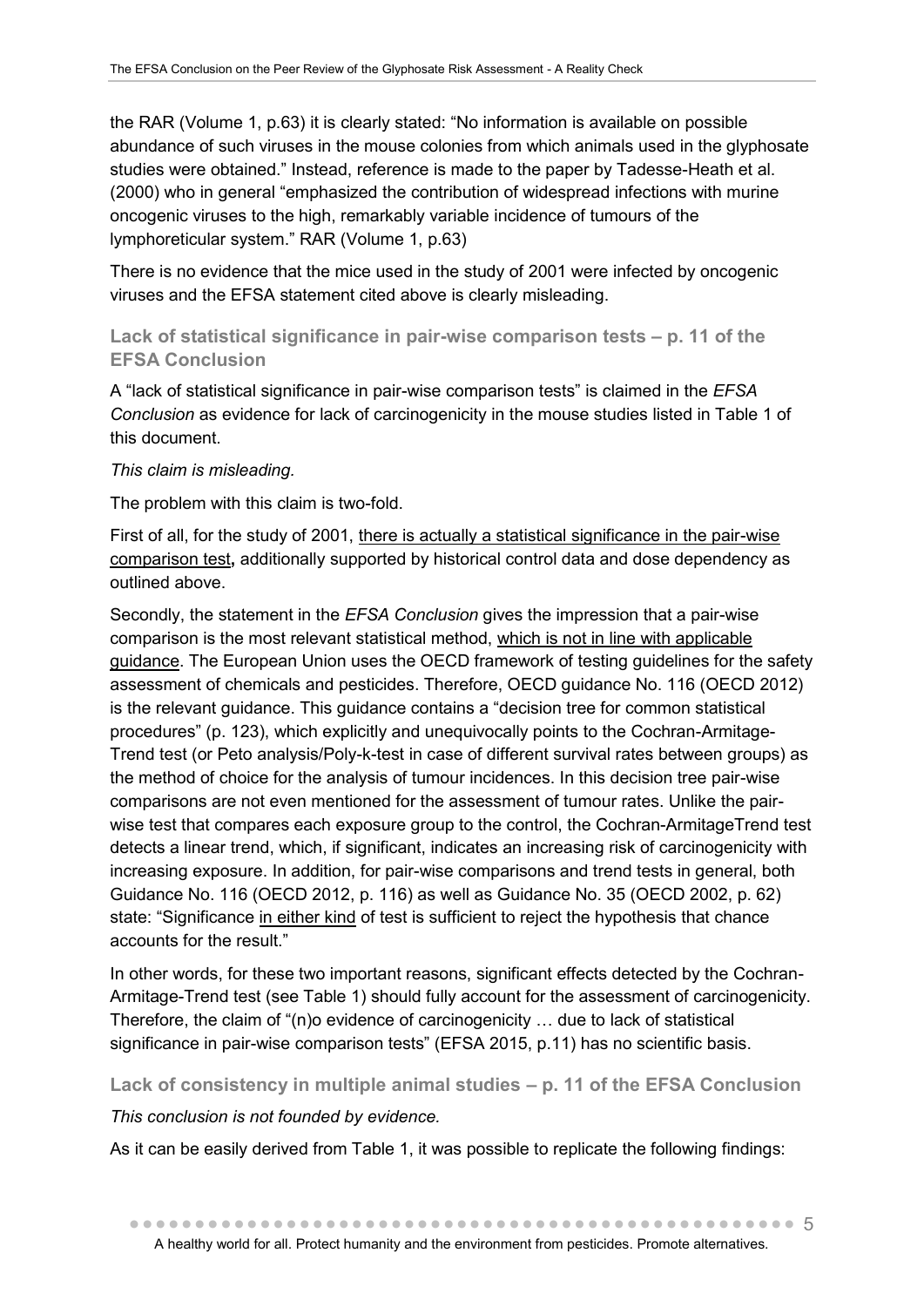- (a) a significant increase in malignant lymphoma in three out of five studies (in two studies with a clear dose-dependence);
- (b) renal tumours in three out of five studies; and
- (c) haemangiosarcoma in two out of five studies.

This leads to the conclusion that in fact the results were consistent.

**Slightly increased incidences only at dose levels at or above the limit dose/MTD – p. 11 of the EFSA Conclusion**

## *This is a false statement.*

This statement is not true even if one would accept the wrong claim by the EFSA that there is a "limit dose" of 1.000 mg/kg body weight for carcinogenicity studies. A significantly increased incidence of malignant lymphoma (p<0.01) was seen at 810 mg/kg in the 2009 study (Table 1).

Most importantly however, there is no "limit dose" defined in the OECD guideline for carcinogenicity studies (OECD 2009a, OECD 2009b). OECD guidance No. 116 refers to both, carcinogenicity studies (Guideline No. 421, OECD 2009a) and chronic toxicity studies (Guideline No. 422, OECD 2009b). In this guidance the term "limit dose" is not used, but a top dose of 1.000 mg/kg is mentioned as an option: "As indicated in the Test Guidelines, a top dose not exceeding 1000 mg/kg body weight/day may apply except when human exposure indicates the need for a higher dose level to be used." (OECD 2012, p. 66). Pointing to "Test Guidelines" (in plural) includes Guideline No. 422 (Chronic toxicity studies) where the term "limit dose" is used and defined at 1000 mg/kg. It becomes clear that EFSA's reference to the term "limit dose" and to a 1.000 mg/kg-limit in the context of carcinogenicity is wrong.

Instead, for investigating the carcinogenic potential of a compound, Guideline No. 421 (OECD 2009a, p. 5) recommends a concept designated the Maximum Tolerated Dose in OECD Guidance 116 (OECD 2012, p. 53), i.e. that "the highest dose level should normally be chosen to elicit evidence of toxicity, as evidenced by, for example, depression of body weight gain (approximately 10%)" (OECD 2009, p. 5). In addition to making reference to a "limit dose", the EFSA claims that the Maximum Tolerated Dose (MTD) was exceeded. This claim is explained by the RMS in Addendum 1 to the RAR. Referring to the observation of an increased incidence of renal tumours it is stated there: "A confounding effect of excessive toxicity cannot be excluded at the highest dose of 1460-4841 mg/kg bw/d. In both studies in CD-1 mice but not in Swiss albino mice, the body weight gain was decreased by more than 15% compared to controls, but mortality/survival was not affected (Addendum 1, 2015, p.ii)." What EFSA and RMS neglect is that the concern with regard to a decreased body weight gain is because it could mask carcinogenic effects rather than exaggerating them: "It is now recognised that there is a positive correlation between body weight and the occurrence of certain tumours in rodent species and strains used in safety assessment or for hazard identification; … Moreover, the lower the body weight, the less sensitive the animal may be to agent-induced toxicity, including cancer." (OECD 2012, p. 64). Finally, it should be noted, that the decreased body weight gain – at least in the study where the data were available (study of 1997, Volume 3, p. 522) – was obviously caused by a lower food consumption casting further doubt on the "excessive-toxicity"-argument.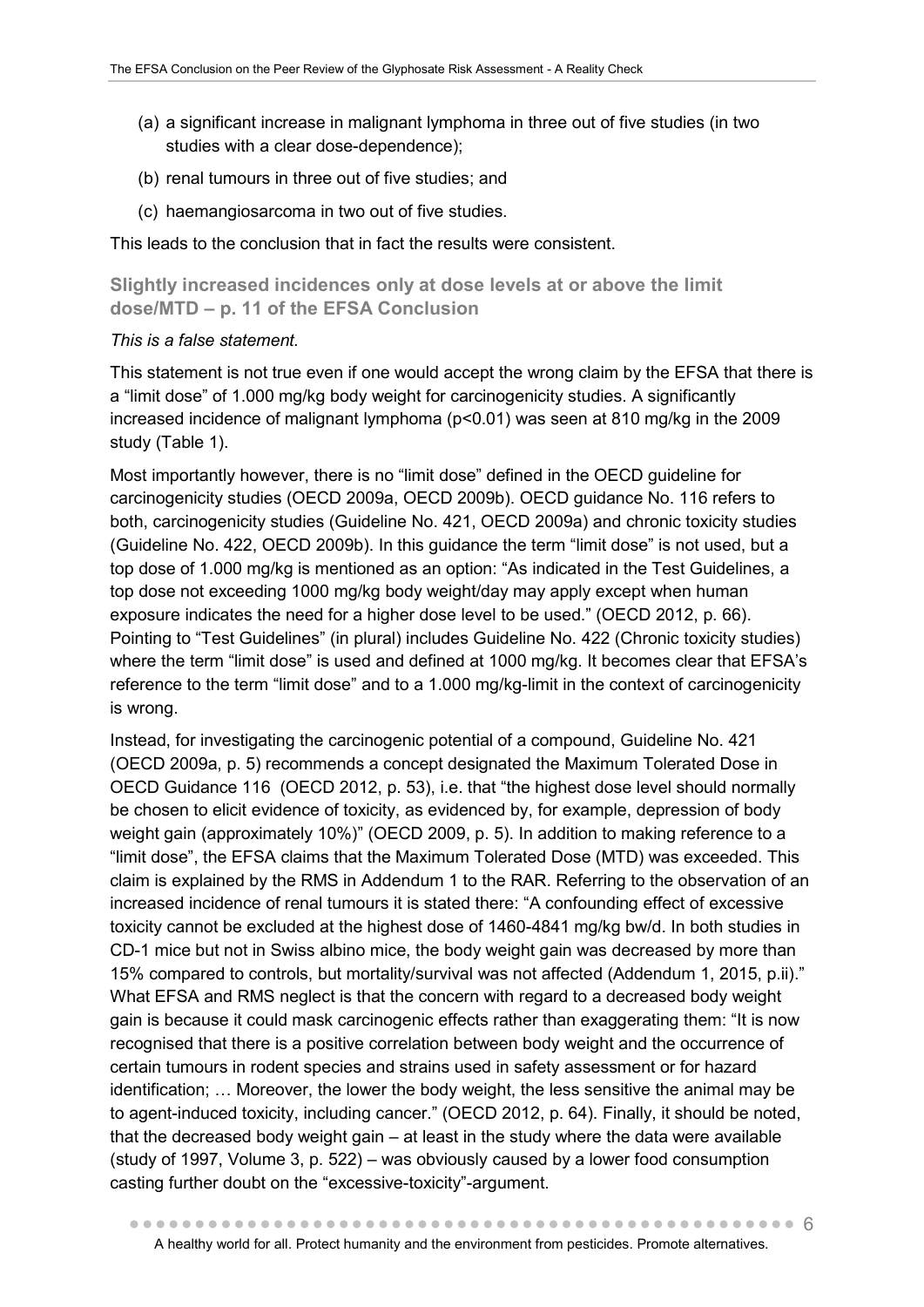**The EU peer review considered relevant historical control data from the performing laboratory – p. 11 of the EFSA Conclusion** 

## *This is a wrong and misleading claim*.

In the only cases where a transparent consideration of historical control data from the performing laboratory were provided in the RAR (studies of 1997 and 2001), these data supported the finding of significantly increased tumour incidences (cf Volume 3, p. 528 and p. 510).

In its Addendum 1 to the RAR, the RMS presented a table with historical control data in an attempt to invalidate the findings of significantly increased tumour incidences in studies using CD-1 mice (Addendum 1, p. 91). However, these data present an extremely strong violation of important principles for the use of historical control data as defined in OECD guidance 116 (OECD 2012, p. 135). In Addendum 1, the RMS presented historical control data of 51 studies between 1987 and 1996 (year of study initiation). These were obviously collated from studies not run in "the performing laboratory", partially out of date and mostly referring to the wrong strain of mice. Good practice would have been to use historical control data for the same strain of mice, used within the same laboratory, collected over the last 5 years prior to the study, and ideally assessed by the same study pathologist. Further details on the violation of applicable principles for the use of historical control data in this context are given by Clausing (2015, p. 4-6).

Finally, the RMS specifically requested historical control data from the laboratory that conducted the study of 2009. As it turned out, the historical control data supplied by this laboratory were unusable: "However, the quality and regulatory value of the historical control data is very much compromised by the fact that the sexes were not considered separately" (RAR of March 2015, p. 509), which was crucial, because a strong sex difference exists for malignant lymphomas in mice.

## **General Conclusions**

The EFSA claims to have adopted a weight of evidence approach for the conclusion that "glyphosate is unlikely to pose a carcinogenic hazard to humans and the evidence does not support classification with regard to its carcinogenic potential according to regulation (EC) No 1272/2008" (EFSA 2015, p. 1).

We contend that the weight of evidence points to the opposite direction and that *EFSA's Conclusion* has no scientific basis. Clear evidence for carcinogenic effects in animal experiments is dismissed by the use of unfounded statements and distortion of facts. Significant increases of the incidence of one or more tumour types have been shown in all five mouse studies. The studies themselves are considered valid by the EFSA and the RMS.

Two important reasons are described in this analysis to support why the Cochran-Armitage-Trend test resulting in statistically significant findings in all five mouse carcinogenicity studies should fully be taken into account, which is not done by the EFSA.

Because the same tumour type was shown in up to three out of five studies, EFSA's claim of lacking consistency is false.

EFSA's claim that increased incidences of tumours were only seen at dose levels at or above the limit dose or at the maximum tolerated does (MTD) is false.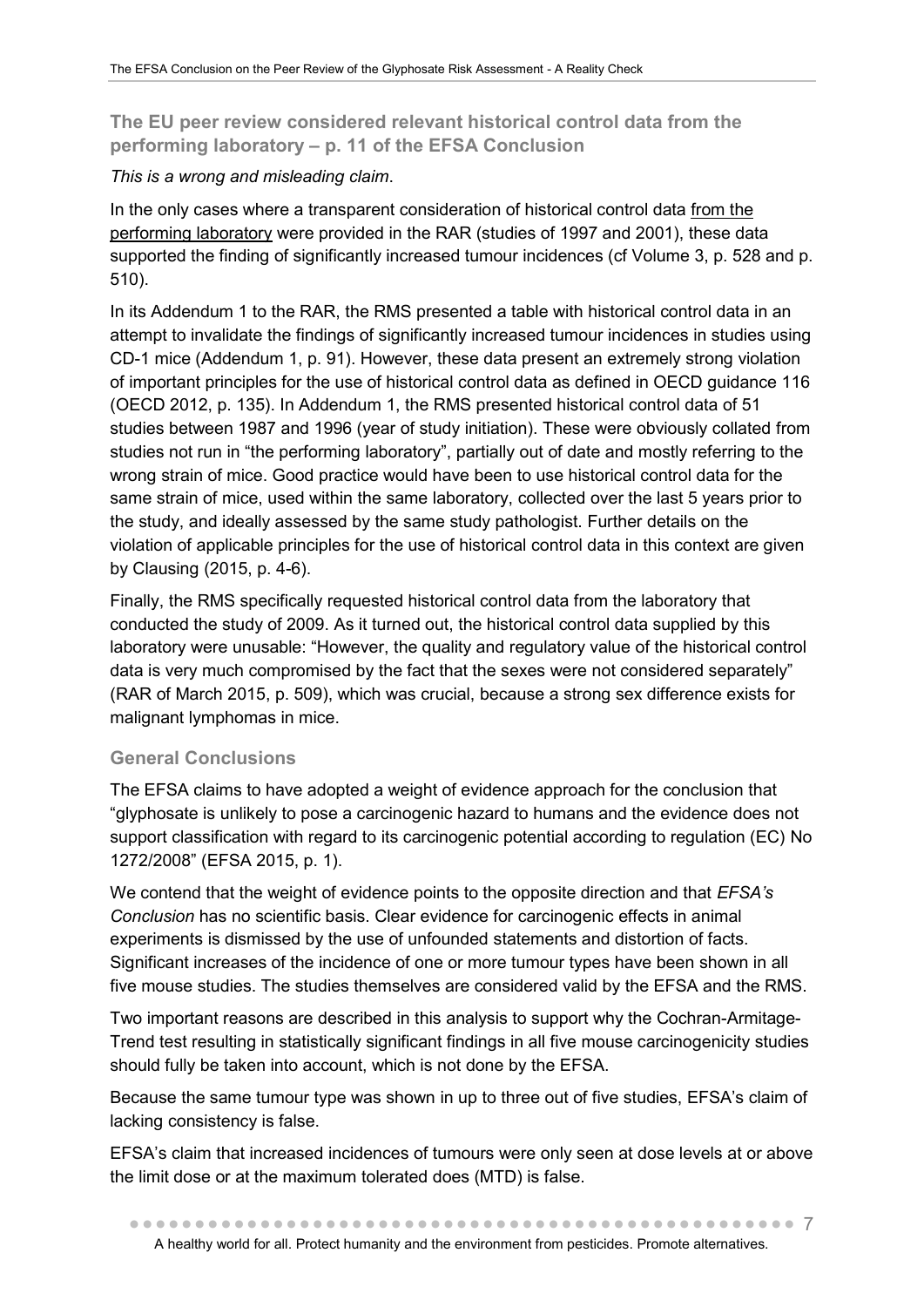In an extremely strong violation of important principles for the use of historical control data as defined in OECD guidance 116, RMS and EFSA attempted to invalidate the above mentioned significant carcinogenic effects. When looking at the evidence it turns out that this attempt has failed.

#### **Recommendations**

The fact that statistically significant increases in tumour incidences were seen in five independent, valid mouse studies carried out at different times and different laboratories, there is, according to CLP 1272/2008 [Annex II, 3.6.2.2.3.(b)], sufficient animal evidence demonstrating that glyphosate is a presumed human carcinogen. Therefore, classification of glyphosate in Category 1B is warranted.

Commissioner Andriukaitis of the Directorate General on Health & Food Safety and the Standing Committee on Plants, Animals, Food and Feed are urged to disregard the flawed *EFSA Conclusion* on glyphosate and to correction this conclusion appropriately.

#### **References**

Addendum 1 (2015): Glyphosate Addendum 1 to RAR, 31 August 2015. Renewal Assessment Report on Glyphosate, Public version.

[http://registerofquestions.efsa.europa.eu/roqFrontend/wicket/page?0-1.ILinkListener](http://registerofquestions.efsa.europa.eu/roqFrontend/wicket/page?0-1.ILinkListener-outputForm-outputDocumentsContainer-documents-1-fileNameLnk)[outputForm-outputDocumentsContainer-documents-1-fileNameLnk](http://registerofquestions.efsa.europa.eu/roqFrontend/wicket/page?0-1.ILinkListener-outputForm-outputDocumentsContainer-documents-1-fileNameLnk)

Clausing, P. (2015): The 31 August 2015 Addendum to the Renewal Assessment Report on Glyphosate - a Critical Analysis.

[http://www.pan-germany.org/download/PAN\\_Germany\\_Addendum\\_analysis\\_09112015.pdf](http://www.pan-germany.org/download/PAN_Germany_Addendum_analysis_09112015.pdf)

[CLP] 1272/2008: Regulation (EC) No 1272/2008 of the European Parliament and of the Council of 16 December 2008 on classification, labelling and packaging of substances and mixtures, amending and repealing Directives 67/548/EEC and 1999/45/EC, and amending Regulation (EC) No 1907/2006.

EFSA (2015): Conclusion on the peer review of the pesticide risk assessment of the active substance glyphosate. EFSA Journal 2015;13 (11):4302.

OECD (2002): OECD Environment, Health and Safety Publications. Series on Testing and Assessment No. 35 and Series on Pesticides No. 14. Guidance Notes for Analysis and Evaluation of Chronic Toxicity and Carcinogenicity Studies.

[http://www.oecd.org/officialdocuments/displaydocument/?cote=env/jm/mono\(2002\)19&docla](http://www.oecd.org/officialdocuments/displaydocument/?cote=env/jm/mono(2002)19&doclanguage=en) [nguage=en](http://www.oecd.org/officialdocuments/displaydocument/?cote=env/jm/mono(2002)19&doclanguage=en)

OECD (2009a): OECD Guideline for the Testing of Chemicals No. 451, Carcinogenicity Studies. [http://www.oecd-ilibrary.org/environment/test-no-451-carcinogenicity](http://www.oecd-ilibrary.org/environment/test-no-451-carcinogenicity-studies_9789264071186-en;jsessionid=16odl65wcetn2.x-oecd-live-03)[studies\\_9789264071186-en;jsessionid=16odl65wcetn2.x-oecd-live-03](http://www.oecd-ilibrary.org/environment/test-no-451-carcinogenicity-studies_9789264071186-en;jsessionid=16odl65wcetn2.x-oecd-live-03)

OECD (2009b): OECD Guideline for the Testing of Chemicals No. 452, Chronic Toxicity Studies. [http://www.oecd-ilibrary.org/environment/test-no-452-chronic-toxicity](http://www.oecd-ilibrary.org/environment/test-no-452-chronic-toxicity-studies_9789264071209-en;jsessionid=16odl65wcetn2.x-oecd-live-03)[studies\\_9789264071209-en;jsessionid=16odl65wcetn2.x-oecd-live-03](http://www.oecd-ilibrary.org/environment/test-no-452-chronic-toxicity-studies_9789264071209-en;jsessionid=16odl65wcetn2.x-oecd-live-03)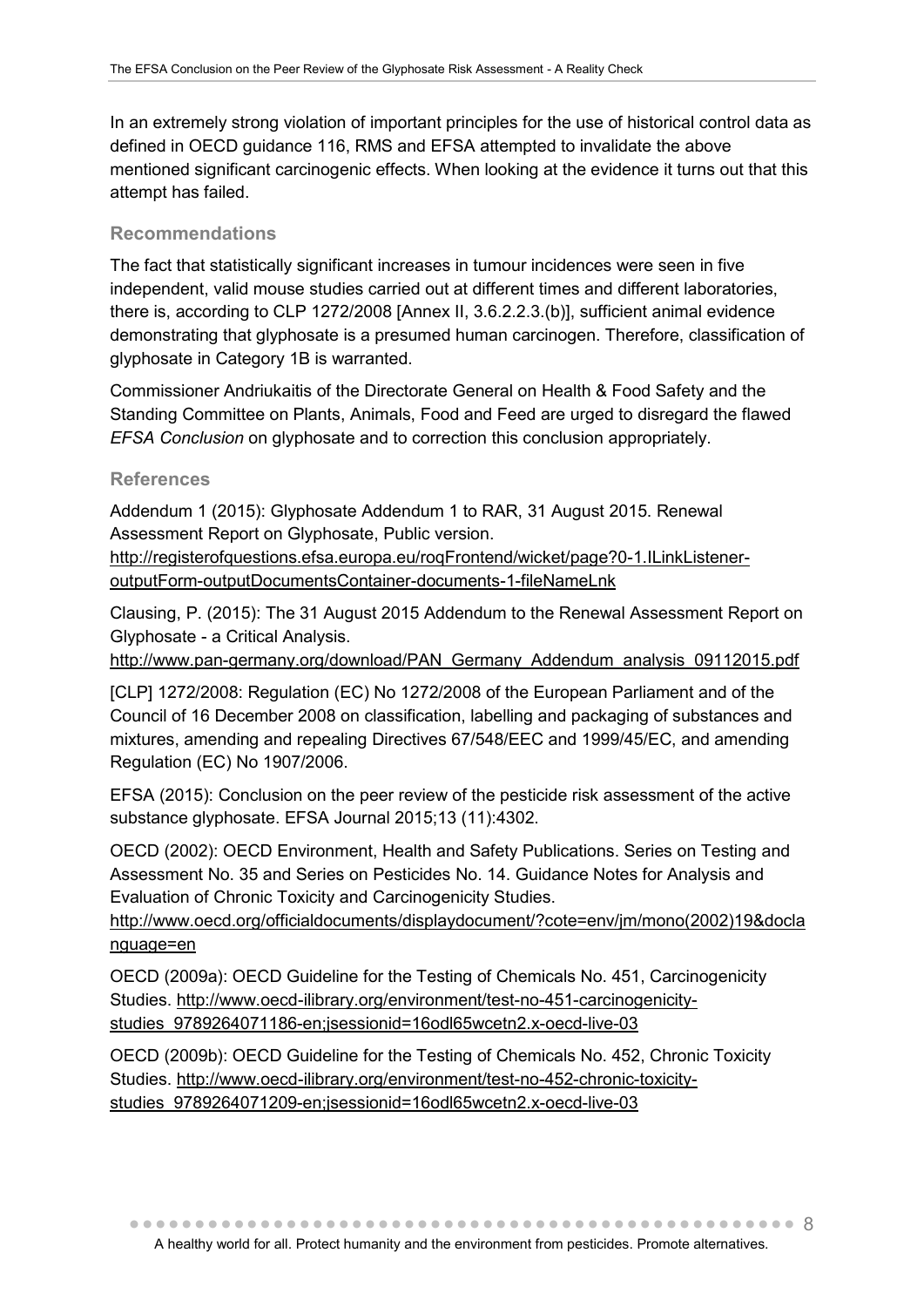OECD (2012): Guidance Document 116 on the Conduct and Design of Chronic Toxicity and Carcinogenicity Studies, Supporting Test Guidelines 451, 452 and 453, 2nd Edition Series on Testing and Assessment No. 116.

[http://www.oecd.org/officialdocuments/displaydocument/?cote=ENV/JM/MONO\(2011\)47&do](http://www.oecd.org/officialdocuments/displaydocument/?cote=ENV/JM/MONO(2011)47&doclanguage=en) [clanguage=en](http://www.oecd.org/officialdocuments/displaydocument/?cote=ENV/JM/MONO(2011)47&doclanguage=en)

Portier, C. et al. (2015): Open letter: Review of the Carcinogenicity of Glyphosate by EFSA and BfR.

RAR of March 2015: Renewal Assessment Report Glyphosate Volume 3; Annex B.6 Toxicology and metabolism, dated 31 March 2015.

Regulation Regulation on classification, labelling and packaging [CLP] 1272/2008: <http://eur-lex.europa.eu/legal-content/EN/TXT/PDF/?uri=CELEX:32009R1107&from=EN>

Regulation 1107/2009: [http://eur-lex.europa.eu/legal](http://eur-lex.europa.eu/legal-content/EN/TXT/PDF/?uri=CELEX:32009R1107&from=DE)[content/EN/TXT/PDF/?uri=CELEX:32009R1107&from=DE](http://eur-lex.europa.eu/legal-content/EN/TXT/PDF/?uri=CELEX:32009R1107&from=DE)

Roe, F.C.J.; Tucker, M.J. (1974): Recent developments in the design of carcinogenicity tests on laboratory animals Proc. Europ. Soc. Stud. Drug Tox. 15:171-177.

Sher,S.P. (1974): Review article - Tumors in control mice: Literature tabulation. Toxicology Applied Pharmacoly 30: 337-359.

Taddesse-Heath, L.; Chattopadhyay, S.K.; Dillehay, D.; L.; Lander, M.R.; Nagashfar, Z.; Morse III, H.C.; Hartley, J.W. (2000): Lymphomas and high-level expression of murine leukemia viruses in CFW mice Journal of Virology 74:6832-6837

Volume 1 (2015): Revised Volume 1 to RAR. Report and Proposed Decision, 31 March 2015. Renewal Assessment Report on Glyphosate, Public version. [http://registerofquestions.efsa.europa.eu/roqFrontend/wicket/page?0-1.ILinkListener](http://registerofquestions.efsa.europa.eu/roqFrontend/wicket/page?0-1.ILinkListener-outputForm-outputDocumentsContainer-documents-1-fileNameLnk)[outputForm-outputDocumentsContainer-documents-1-fileNameLnk](http://registerofquestions.efsa.europa.eu/roqFrontend/wicket/page?0-1.ILinkListener-outputForm-outputDocumentsContainer-documents-1-fileNameLnk)

Volume 3 (2015): ): Revised Volume 3 to RAR. B6 Toxicology and Metabolism, 31 March 2015. Renewal Assessment Report on Glyphosate, Public version. [http://registerofquestions.efsa.europa.eu/roqFrontend/wicket/page?0-1.ILinkListener](http://registerofquestions.efsa.europa.eu/roqFrontend/wicket/page?0-1.ILinkListener-outputForm-outputDocumentsContainer-documents-1-fileNameLnk)[outputForm-outputDocumentsContainer-documents-1-fileNameLnk](http://registerofquestions.efsa.europa.eu/roqFrontend/wicket/page?0-1.ILinkListener-outputForm-outputDocumentsContainer-documents-1-fileNameLnk)